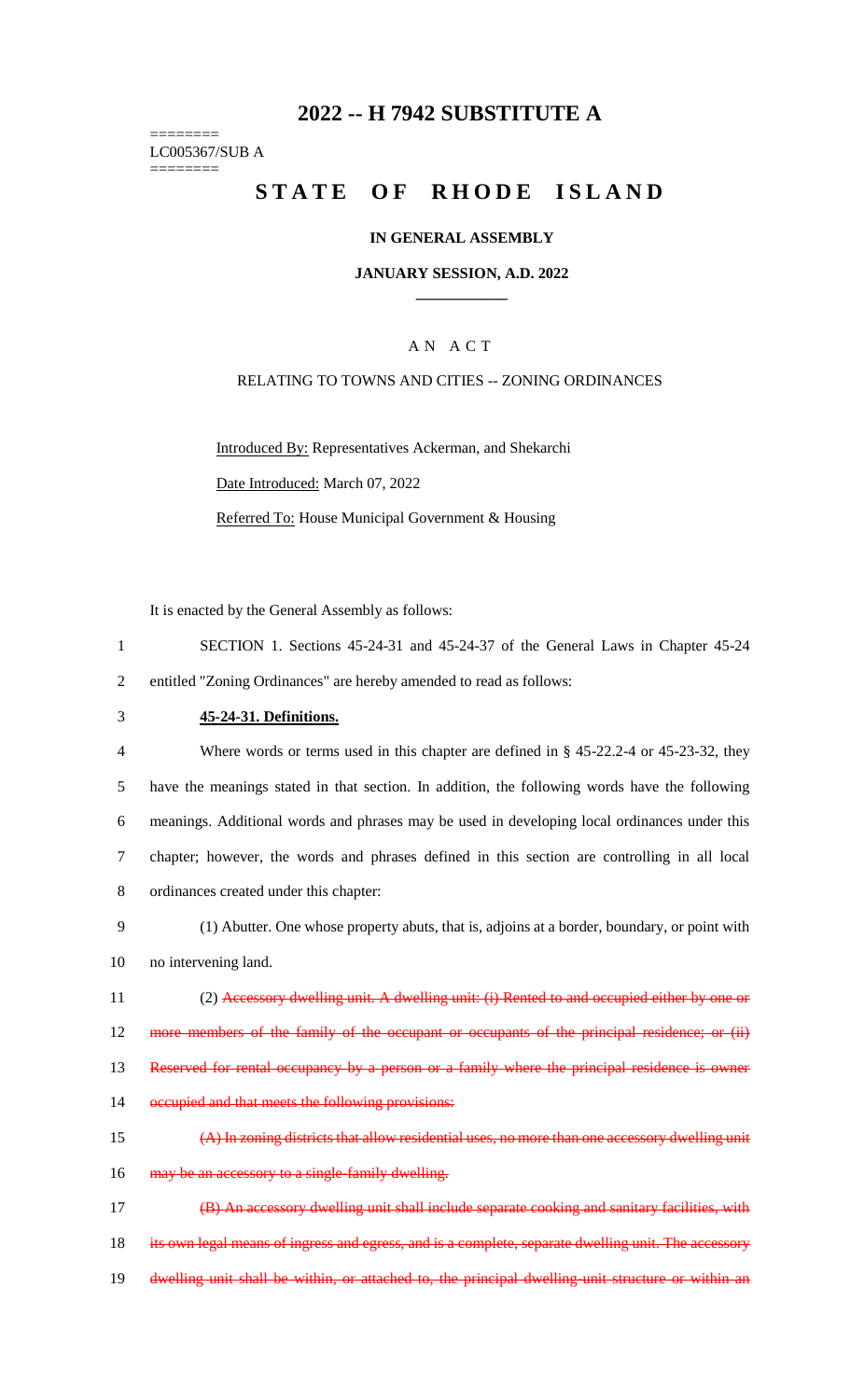existing structure, such as a garage or barn, and designed so that the appearance of the principal structure remains that of a one-family residence. Accessory dwelling unit (ADU). A residential living unit on the same parcel where the primary use is a legally established single-unit or multi- unit dwelling. An ADU provides complete independent living facilities for one or more persons. It may take various forms including, but not limited to: a detached unit; a unit that is part of an accessory structure, such as a detached garage; or a unit that is part of an expanded or remodeled primary dwelling. (3) Accessory use. A use of land or of a building, or portion thereof, customarily incidental and subordinate to the principal use of the land or building. An accessory use may be restricted to the same lot as the principal use. An accessory use shall not be permitted without the principal use to which it is related. (4) Aggrieved party. An aggrieved party, for purposes of this chapter, shall be: (i) Any person, or persons, or entity, or entities, who or that can demonstrate that his, her, or its property will be injured by a decision of any officer or agency responsible for administering the zoning ordinance of a city or town; or (ii) Anyone requiring notice pursuant to this chapter. (5) Agricultural land. "Agricultural land," as defined in § 45-22.2-4. (6) Airport hazard area. "Airport hazard area," as defined in § 1-3-2. (7) Applicant. An owner, or authorized agent of the owner, submitting an application or appealing an action of any official, board, or agency. (8) Application. The completed form, or forms, and all accompanying documents, exhibits, and fees required of an applicant by an approving authority for development review, approval, or permitting purposes. (9) Buffer. Land that is maintained in either a natural or landscaped state, and is used to screen or mitigate the impacts of development on surrounding areas, properties, or rights-of-way. (10) Building. Any structure used or intended for supporting or sheltering any use or occupancy. (11) Building envelope. The three-dimensional space within which a structure is permitted to be built on a lot and that is defined by regulations governing building setbacks, maximum height, and bulk; by other regulations; or by any combination thereof. (12) Building height. For a vacant parcel of land, building height shall be measured from the average, existing-grade elevation where the foundation of the structure is proposed. For an existing structure, building height shall be measured from average grade taken from the outermost four (4) corners of the existing foundation. In all cases, building height shall be measured to the top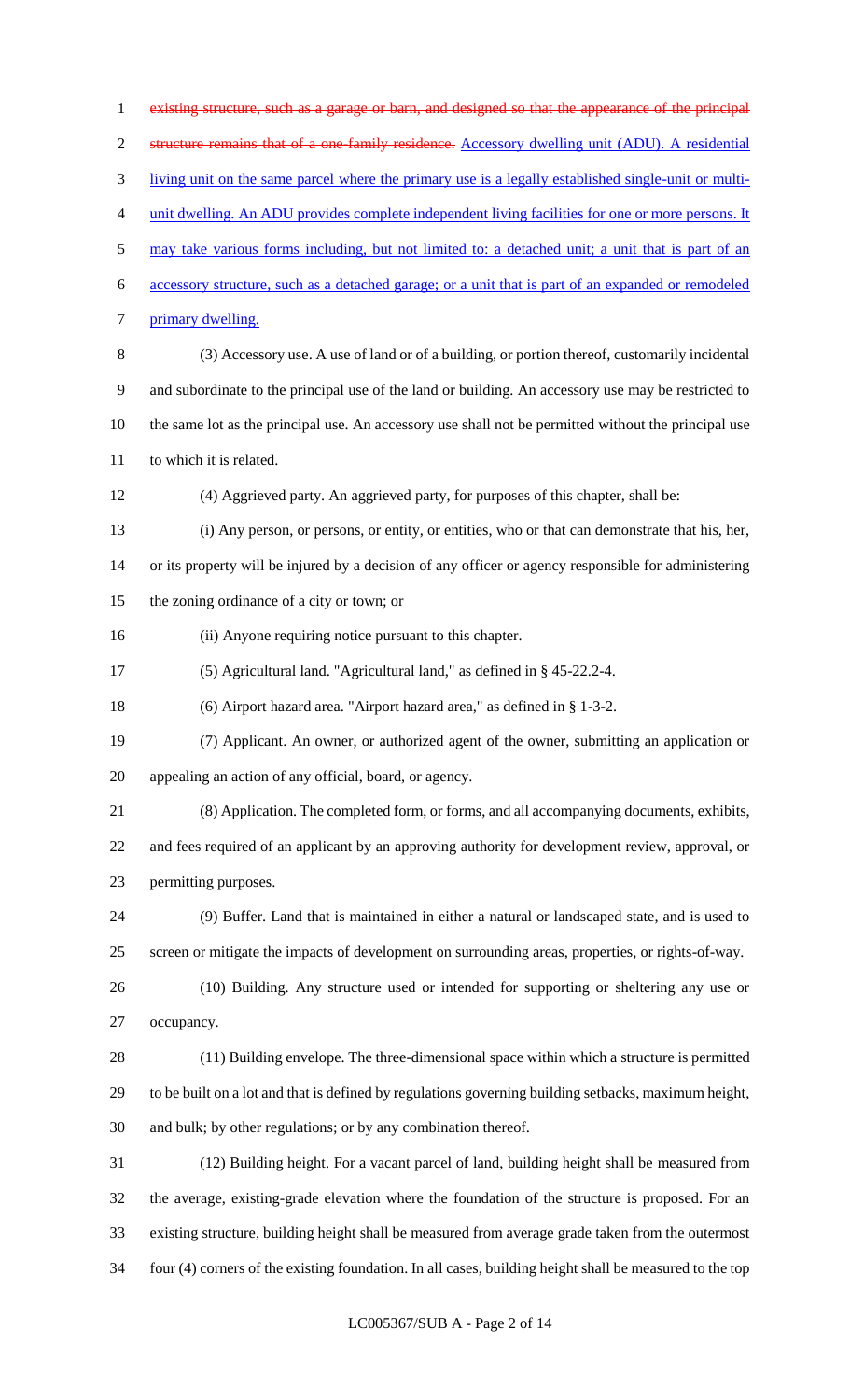of the highest point of the existing or proposed roof or structure. This distance shall exclude spires, chimneys, flag poles, and the like. For any property or structure located in a special flood hazard area, as shown on the official FEMA Flood Insurance Rate Maps (FIRMs), or depicted on the Rhode Island coastal resources management council (CRMC) suggested design elevation three foot (3') sea level rise (CRMC SDE 3 SLR) map as being inundated during a one-hundred-year (100) storm, the greater of the following amounts, expressed in feet, shall be excluded from the building height calculation:

 (i) The base flood elevation on the FEMA FIRM plus up to five feet (5') of any utilized or proposed freeboard, less the average existing grade elevation; or

 (ii) The suggested design elevation as depicted on the CRMC SDE 3 SLR map during a one-hundred-year (100) storm, less the average existing grade elevation. CRMC shall reevaluate the appropriate suggested design elevation map for the exclusion every ten (10) years, or as otherwise necessary.

 (13) Cluster. A site-planning technique that concentrates buildings in specific areas on the site to allow the remaining land to be used for recreation, common open space, and/or preservation of environmentally, historically, culturally, or other sensitive features and/or structures. The techniques used to concentrate buildings shall be specified in the ordinance and may include, but are not limited to, reduction in lot areas, setback requirements, and/or bulk requirements, with the resultant open land being devoted by deed restrictions for one or more uses. Under cluster development, there is no increase in the number of lots that would be permitted under conventional development except where ordinance provisions include incentive bonuses for certain types or conditions of development.

(14) Common ownership. Either:

 (i) Ownership by one or more individuals or entities in any form of ownership of two (2) or more contiguous lots; or

 (ii) Ownership by any association (ownership may also include a municipality) of one or more lots under specific development techniques.

28 (15) Community residence. A home or residential facility where children and/or adults reside in a family setting and may or may not receive supervised care. This does not include halfway houses or substance-use-disorder-treatment facilities. This does include, but is not limited to, the following:

 (i) Whenever six (6) or fewer children or adults with intellectual and/or developmental disability reside in any type of residence in the community, as licensed by the state pursuant to chapter 24 of title 40.1. All requirements pertaining to local zoning are waived for these community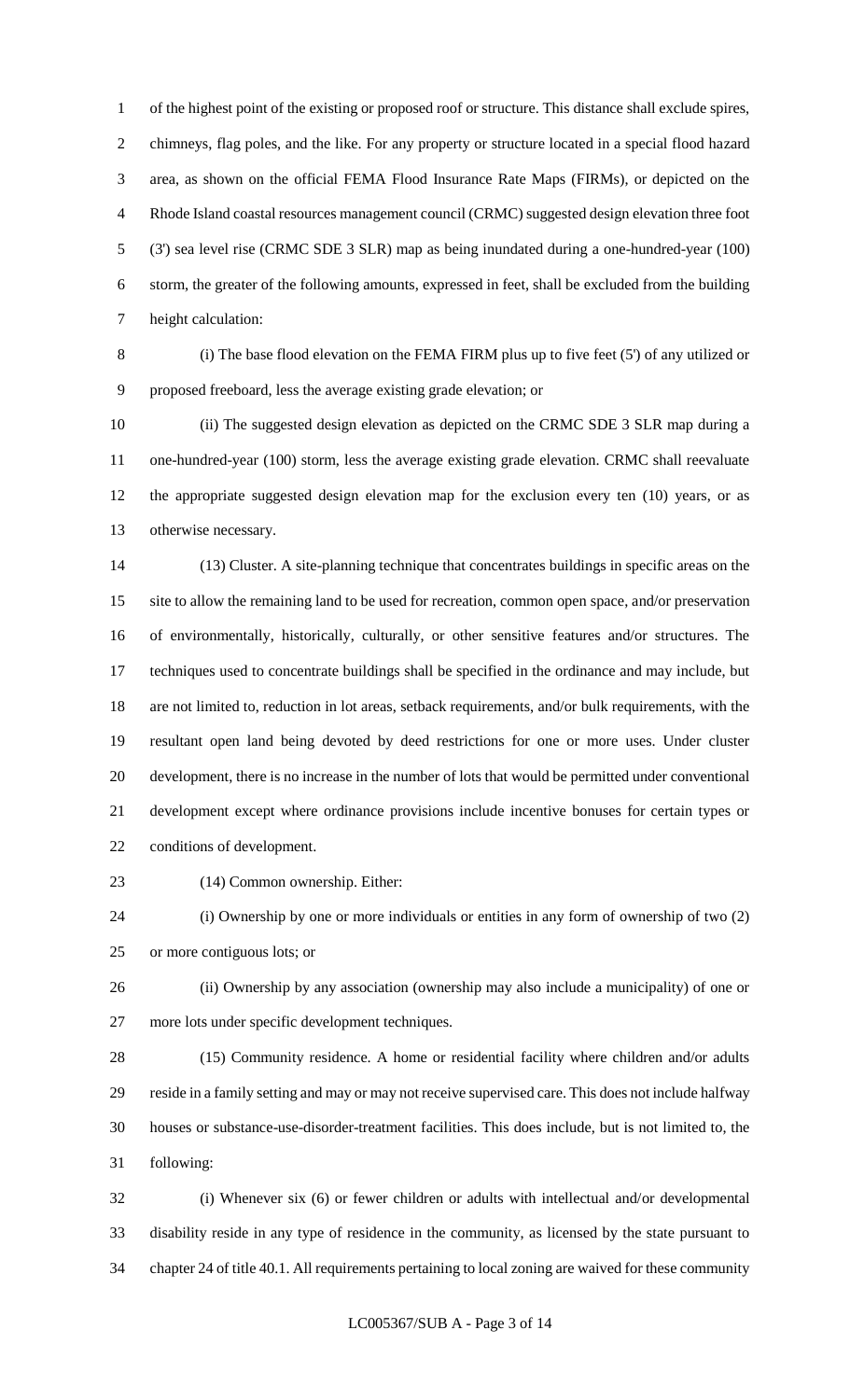residences;

 (ii) A group home providing care or supervision, or both, to not more than eight (8) persons with disabilities, and licensed by the state pursuant to chapter 24 of title 40.1;

 (iii) A residence for children providing care or supervision, or both, to not more than eight (8) children, including those of the caregiver, and licensed by the state pursuant to chapter 72.1 of title 42;

 (iv) A community transitional residence providing care or assistance, or both, to no more than six (6) unrelated persons or no more than three (3) families, not to exceed a total of eight (8) persons, requiring temporary financial assistance, and/or to persons who are victims of crimes, abuse, or neglect, and who are expected to reside in that residence not less than sixty (60) days nor more than two (2) years. Residents will have access to, and use of, all common areas, including eating areas and living rooms, and will receive appropriate social services for the purpose of fostering independence, self-sufficiency, and eventual transition to a permanent living situation.

 (16) Comprehensive plan. The comprehensive plan adopted and approved pursuant to chapter 22.2 of this title and to which any zoning adopted pursuant to this chapter shall be in compliance.

 (17) Day care -- Daycare center. Any other daycare center that is not a family daycare home.

 (18) Day care -- Family daycare home. Any home, other than the individual's home, in which day care in lieu of parental care or supervision is offered at the same time to six (6) or less individuals who are not relatives of the caregiver, but may not contain more than a total of eight (8) individuals receiving day care.

(19) Density, residential. The number of dwelling units per unit of land.

 (20) Development. The construction, reconstruction, conversion, structural alteration, relocation, or enlargement of any structure; any mining, excavation, landfill, or land disturbance; or any change in use, or alteration or extension of the use, of land.

 (21) Development plan review. The process whereby authorized, local officials review the site plans, maps, and other documentation of a development to determine the compliance with the stated purposes and standards of the ordinance.

(22) District. See "zoning-use district."

 (23) Drainage system. A system for the removal of water from land by drains, grading, or other appropriate means. These techniques may include runoff controls to minimize erosion and sedimentation during and after construction or development; the means for preserving surface and groundwaters; and the prevention and/or alleviation of flooding.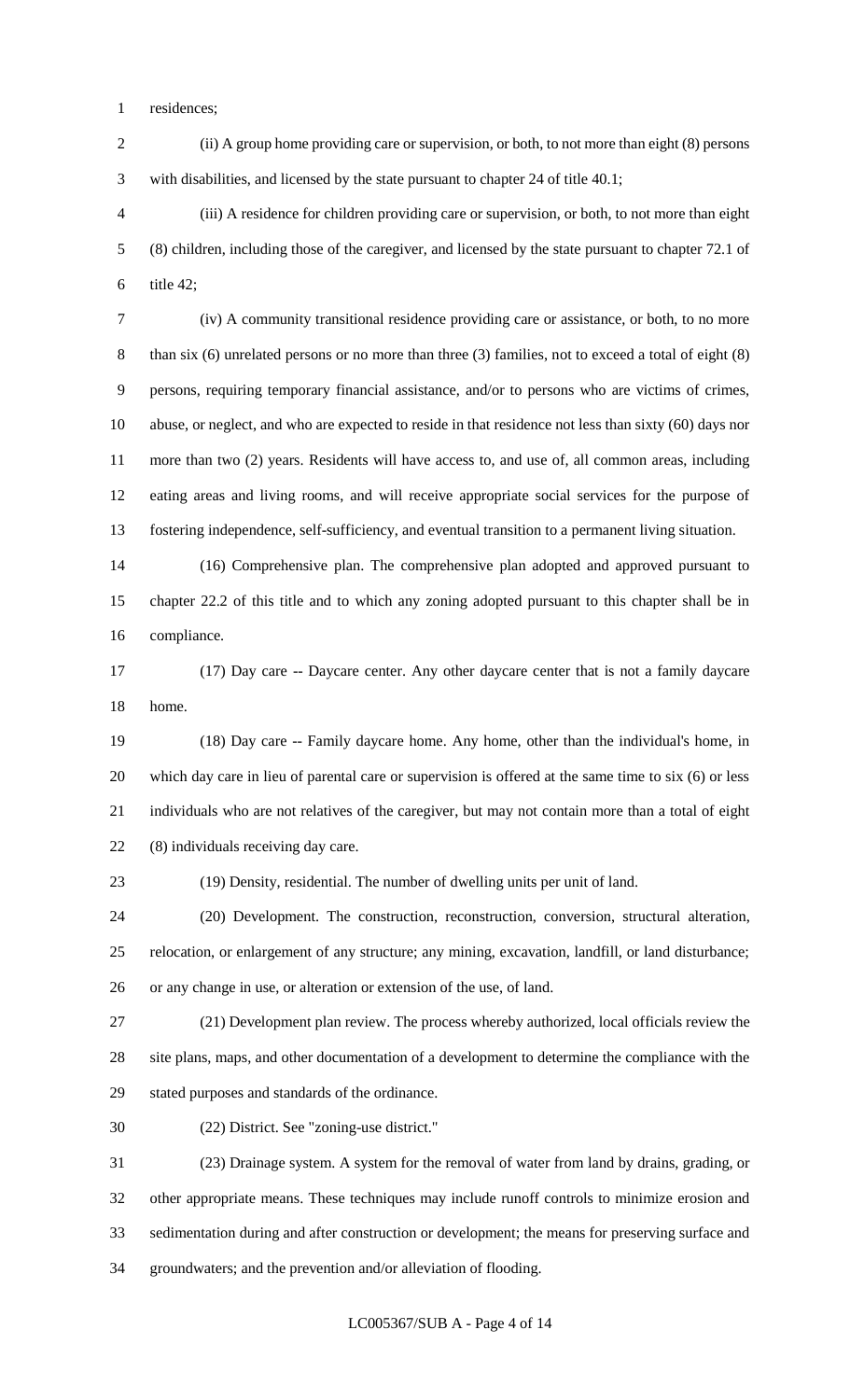(24) Dwelling unit. A structure, or portion of a structure, providing complete, independent living facilities for one or more persons, including permanent provisions for living, sleeping, eating, cooking, and sanitation, and containing a separate means of ingress and egress.

 (25) Extractive industry. The extraction of minerals, including: solids, such as coal and ores; liquids, such as crude petroleum; and gases, such as natural gases. The term also includes quarrying; well operation; milling, such as crushing, screening, washing, and flotation; and other preparation customarily done at the extraction site or as a part of the extractive activity.

 (26) Family member. A person, or persons, related by blood, marriage, or other legal means, including, but not limited to, a child, parent, spouse, mother-in-law, father-in-law, grandparents, grandchildren, domestic partner, sibling, care recipient, or member of the household.

 (27) Floating zone. An unmapped zoning district adopted within the ordinance that is established on the zoning map only when an application for development, meeting the zone requirements, is approved.

(28) Floodplains, or Flood hazard area. As defined in § 45-22.2-4.

 (29) Freeboard. A factor of safety expressed in feet above the base flood elevation of a flood hazard area for purposes of floodplain management. Freeboard compensates for the many unknown factors that could contribute to flood heights, such as wave action, bridge openings, and the hydrological effect of urbanization of the watershed.

(30) Groundwater. "Groundwater" and associated terms, as defined in § 46-13.1-3.

 (31) Halfway house. A residential facility for adults or children who have been institutionalized for criminal conduct and who require a group setting to facilitate the transition to a functional member of society.

(32) Hardship. See § 45-24-41.

(33) Historic district or historic site. As defined in § 45-22.2-4.

 (34) Home occupation. Any activity customarily carried out for gain by a resident, conducted as an accessory use in the resident's dwelling unit.

 (35) Household. One or more persons living together in a single-dwelling unit, with common access to, and common use of, all living and eating areas and all areas and facilities for the preparation and storage of food within the dwelling unit. The term "household unit" is synonymous with the term "dwelling unit" for determining the number of units allowed within any structure on any lot in a zoning district. An individual household shall consist of any one of the following:

(i) A family, which may also include servants and employees living with the family; or

(ii) A person or group of unrelated persons living together. The maximum number may be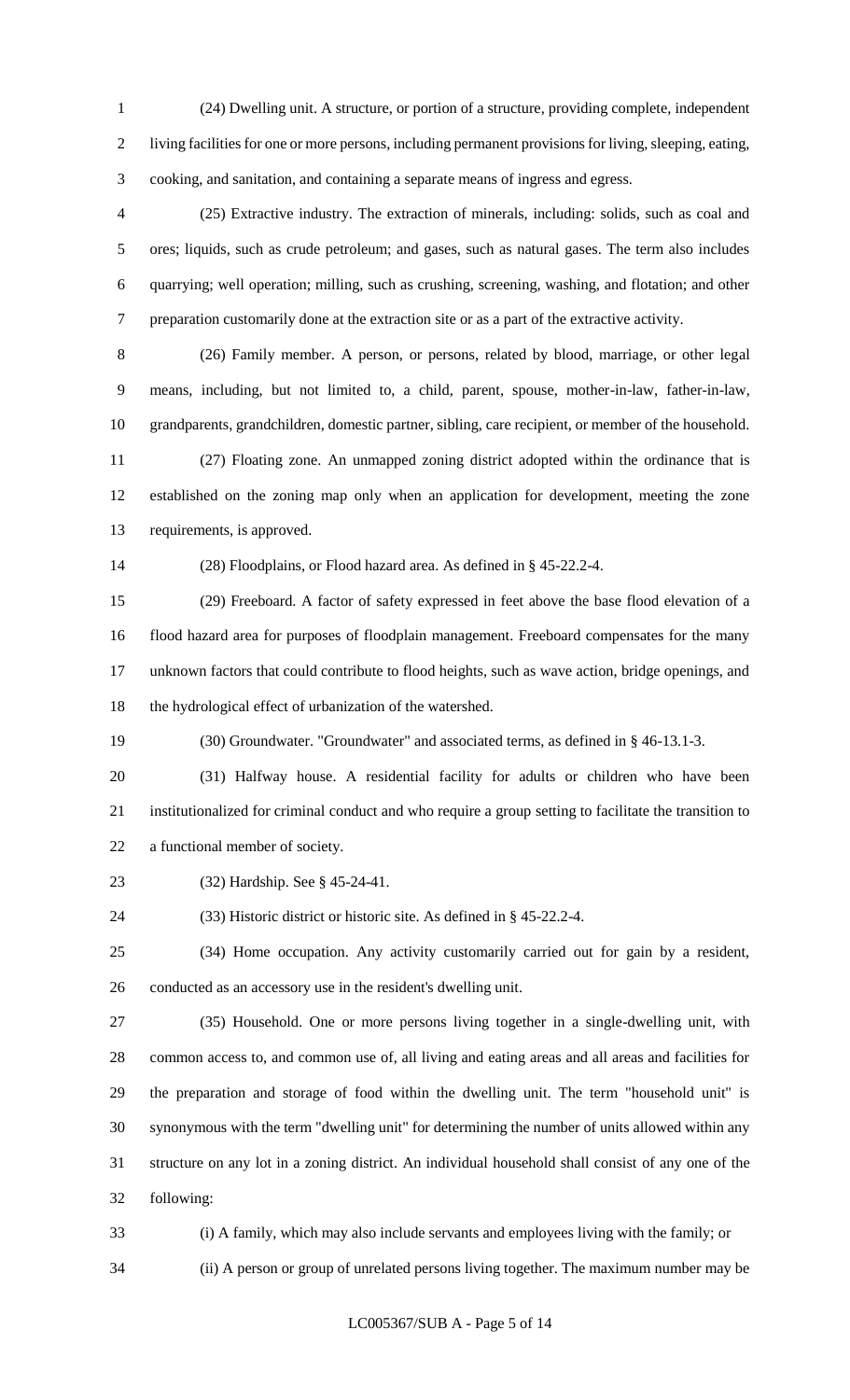set by local ordinance, but this maximum shall not be less than three (3).

 (36) Incentive zoning. The process whereby the local authority may grant additional development capacity in exchange for the developer's provision of a public benefit or amenity as specified in local ordinances.

 (37) Infrastructure. Facilities and services needed to sustain residential, commercial, industrial, institutional, and other activities.

 (38) Land-development project. A project in which one or more lots, tracts, or parcels of land are developed or redeveloped as a coordinated site for one or more uses, units, or structures, including, but not limited to, planned development or cluster development for residential, commercial, institutional, recreational, open space, or mixed uses as provided in the zoning ordinance.

(39) Lot. Either:

 (i) The basic development unit for determination of lot area, depth, and other dimensional regulations; or

 (ii) A parcel of land whose boundaries have been established by some legal instrument, such as a recorded deed or recorded map, and that is recognized as a separate legal entity for purposes of transfer of title.

 (40) Lot area. The total area within the boundaries of a lot, excluding any street right-of-way, usually reported in acres or square feet.

 (41) Lot area, minimum. The smallest land area established by the local zoning ordinance upon which a use, building, or structure may be located in a particular zoning district.

 (42) Lot building coverage. That portion of the lot that is, or may be, covered by buildings and accessory buildings.

 (43) Lot depth. The distance measured from the front lot line to the rear lot line. For lots where the front and rear lot lines are not parallel, the lot depth is an average of the depth.

 (44) Lot frontage. That portion of a lot abutting a street. A zoning ordinance shall specify how noncontiguous frontage will be considered with regard to minimum frontage requirements.

 (45) Lot line. A line of record, bounding a lot, that divides one lot from another lot or from a public or private street or any other public or private space and shall include:

 (i) Front: the lot line separating a lot from a street right-of-way. A zoning ordinance shall specify the method to be used to determine the front lot line on lots fronting on more than one street, for example, corner and through lots;

 (ii) Rear: the lot line opposite and most distant from the front lot line, or in the case of triangular or otherwise irregularly shaped lots, an assumed line at least ten feet (10') in length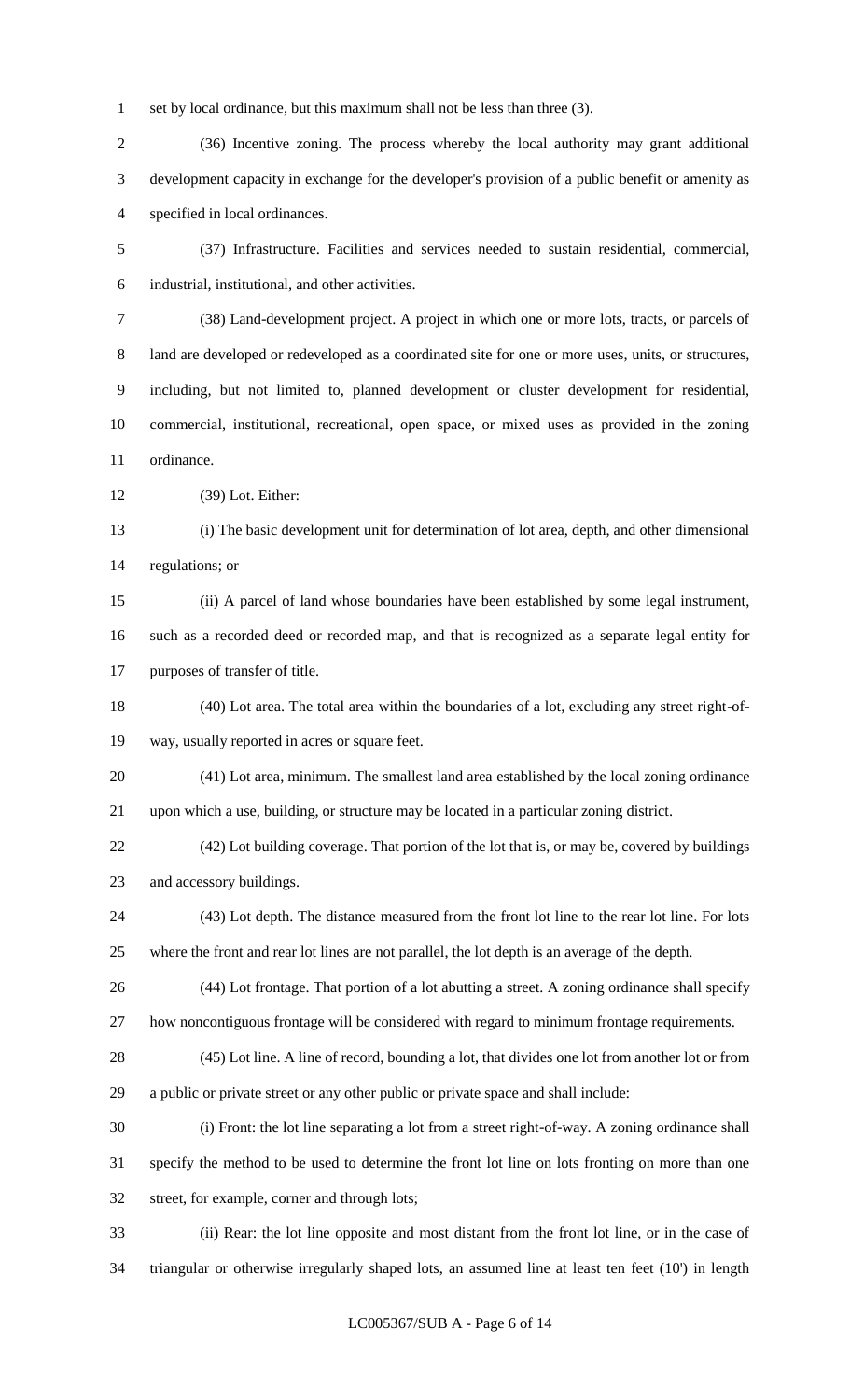- entirely within the lot, parallel to and at a maximum distance from, the front lot line; and
- (iii) Side: any lot line other than a front or rear lot line. On a corner lot, a side lot line may be a street lot line, depending on requirements of the local zoning ordinance.
- (46) Lot size, minimum. Shall have the same meaning as "minimum lot area" defined herein.
- (47) Lot, through. A lot that fronts upon two (2) parallel streets, or that fronts upon two (2) streets that do not intersect at the boundaries of the lot.
	- (48) Lot width. The horizontal distance between the side lines of a lot measured at right angles to its depth along a straight line parallel to the front lot line at the minimum front setback line.
	- (49) Mere inconvenience. See § 45-24-41.

(50) Mixed use. A mixture of land uses within a single development, building, or tract.

 (51) Modification. Permission granted and administered by the zoning enforcement officer of the city or town, and pursuant to the provisions of this chapter to grant a dimensional variance other than lot area requirements from the zoning ordinance to a limited degree as determined by 16 the zoning ordinance of the city or town, but not to exceed twenty-five percent (25%) of each of the applicable dimensional requirements.

 (52) Nonconformance. A building, structure, or parcel of land, or use thereof, lawfully existing at the time of the adoption or amendment of a zoning ordinance and not in conformity with the provisions of that ordinance or amendment. Nonconformance is of only two (2) types:

 (i) Nonconforming by use: a lawfully established use of land, building, or structure that is not a permitted use in that zoning district. A building or structure containing more dwelling units than are permitted by the use regulations of a zoning ordinance is nonconformity by use; or

 (ii) Nonconforming by dimension: a building, structure, or parcel of land not in compliance with the dimensional regulations of the zoning ordinance. Dimensional regulations include all regulations of the zoning ordinance, other than those pertaining to the permitted uses. A building or structure containing more dwelling units than are permitted by the use regulations of a zoning ordinance is nonconforming by use; a building or structure containing a permitted number of dwelling units by the use regulations of the zoning ordinance, but not meeting the lot area per dwelling unit regulations, is nonconforming by dimension.

 (53) Overlay district. A district established in a zoning ordinance that is superimposed on one or more districts or parts of districts. The standards and requirements associated with an overlay district may be more or less restrictive than those in the underlying districts consistent with other applicable state and federal laws.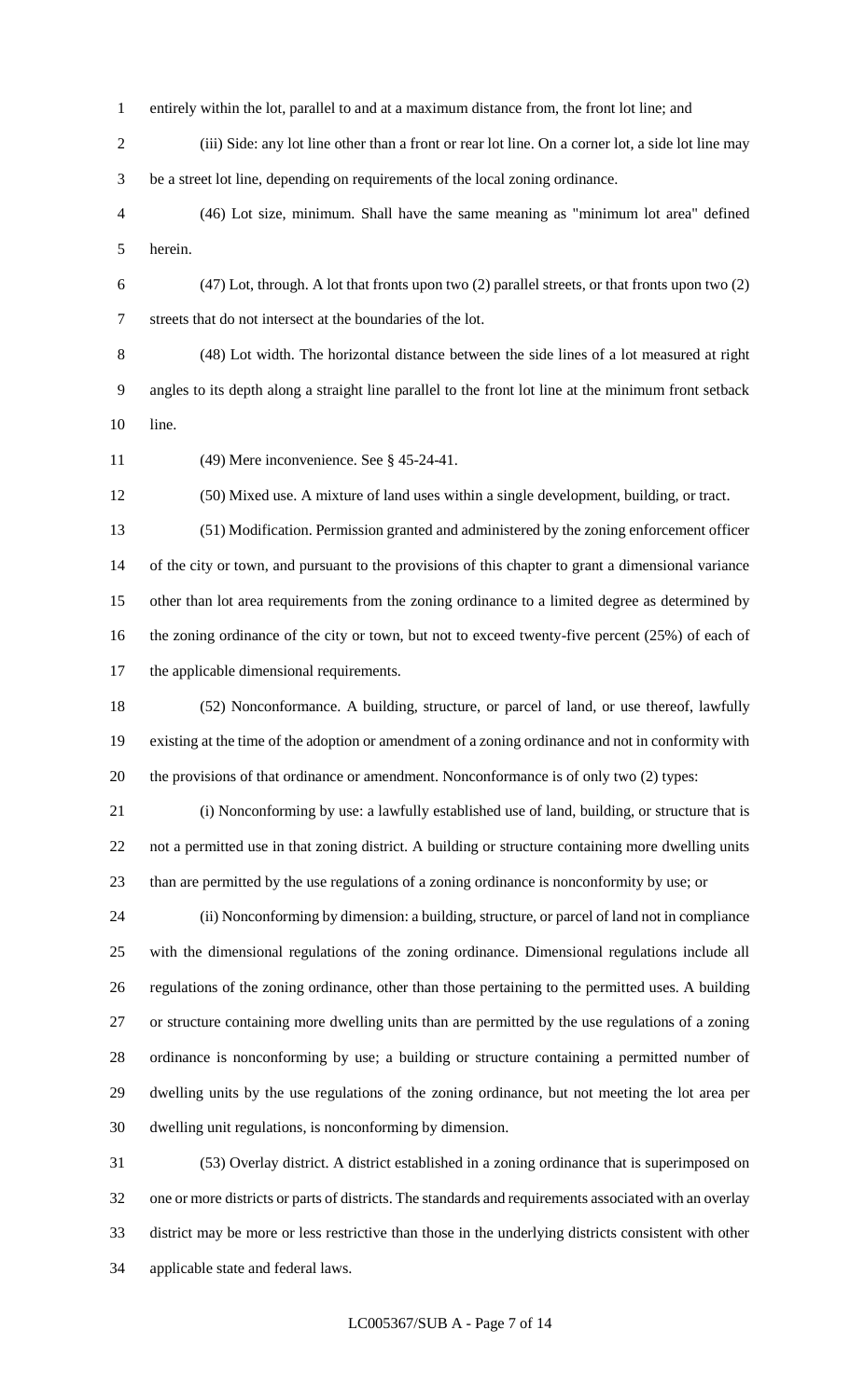(54) Performance standards. A set of criteria or limits relating to elements that a particular use or process must either meet or may not exceed. (55) Permitted use. A use by right that is specifically authorized in a particular zoning district. (56) Planned development. A "land-development project," as defined in subsection (38), and developed according to plan as a single entity and containing one or more structures or uses with appurtenant common areas. (57) Plant agriculture. The growing of plants for food or fiber, to sell or consume. (58) Preapplication conference. A review meeting of a proposed development held between applicants and reviewing agencies as permitted by law and municipal ordinance, before formal submission of an application for a permit or for development approval. (59) Setback line or lines. A line, or lines, parallel to a lot line at the minimum distance of the required setback for the zoning district in which the lot is located that establishes the area within which the principal structure must be erected or placed. (60) Site plan. The development plan for one or more lots on which is shown the existing and/or the proposed conditions of the lot. (61) Slope of land. The grade, pitch, rise, or incline of the topographic landform or surface of the ground. (62) Special use. A regulated use that is permitted pursuant to the special-use permit issued by the authorized governmental entity, pursuant to § 45-24-42. Formerly referred to as a special exception. (63) Structure. A combination of materials to form a construction for use, occupancy, or ornamentation, whether installed on, above, or below the surface of land or water. (64) Substandard lot of record. Any lot lawfully existing at the time of adoption or amendment of a zoning ordinance and not in conformance with the dimensional or area provisions of that ordinance. (65) Use. The purpose or activity for which land or buildings are designed, arranged, or intended, or for which land or buildings are occupied or maintained. (66) Variance. Permission to depart from the literal requirements of a zoning ordinance. An authorization for the construction or maintenance of a building or structure, or for the establishment or maintenance of a use of land, that is prohibited by a zoning ordinance. There are only two (2) categories of variance, a use variance or a dimensional variance. (i) Use variance. Permission to depart from the use requirements of a zoning ordinance

where the applicant for the requested variance has shown by evidence upon the record that the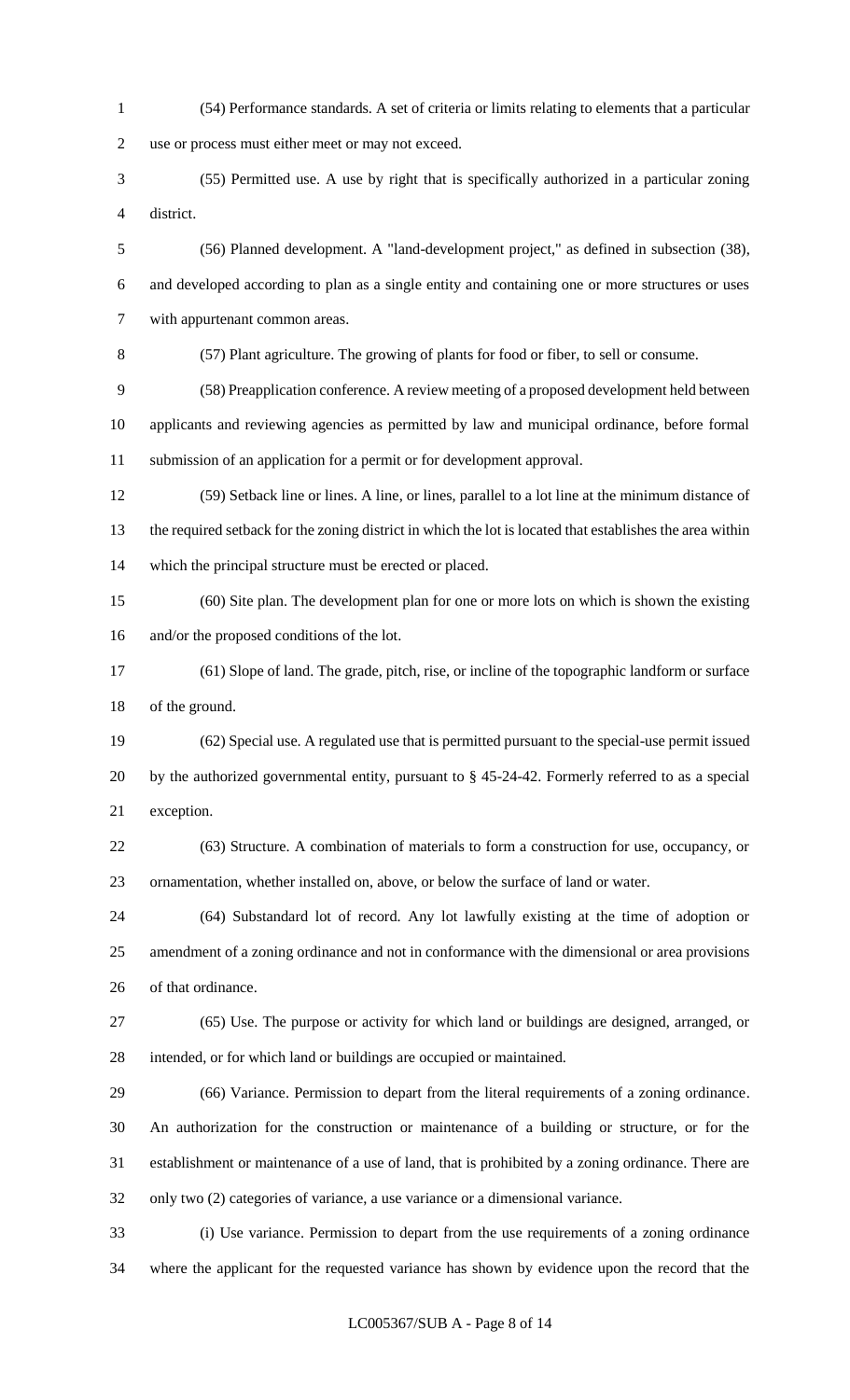subject land or structure cannot yield any beneficial use if it is to conform to the provisions of the

zoning ordinance.

 (ii) Dimensional variance. Permission to depart from the dimensional requirements of a zoning ordinance, where the applicant for the requested relief has shown, by evidence upon the record, that there is no other reasonable alternative way to enjoy a legally permitted beneficial use of the subject property unless granted the requested relief from the dimensional regulations. However, the fact that a use may be more profitable or that a structure may be more valuable after the relief is granted are not grounds for relief.

(67) Waters. As defined in § 46-12-1(23).

(68) Wetland, coastal. As defined in § 45-22.2-4.

(69) Wetland, freshwater. As defined in § 2-1-20.

 (70) Zoning certificate. A document signed by the zoning-enforcement officer, as required in the zoning ordinance, that acknowledges that a use, structure, building, or lot either complies with, or is legally nonconforming to, the provisions of the municipal zoning ordinance or is an authorized variance or modification therefrom.

 (71) Zoning map. The map, or maps, that are a part of the zoning ordinance and that delineate the boundaries of all mapped zoning districts within the physical boundary of the city or town.

 (72) Zoning ordinance. An ordinance enacted by the legislative body of the city or town pursuant to this chapter and in the manner providing for the adoption of ordinances in the city or town's legislative or home rule charter, if any, that establish regulations and standards relating to the nature and extent of uses of land and structures; that is consistent with the comprehensive plan of the city or town as defined in chapter 22.2 of this title; that includes a zoning map; and that complies with the provisions of this chapter.

 (73) Zoning-use district. The basic unit in zoning, either mapped or unmapped, to which a uniform set of regulations applies, or a uniform set of regulations for a specified use. Zoning-use districts include, but are not limited to: agricultural, commercial, industrial, institutional, open space, and residential. Each district may include sub-districts. Districts may be combined.

### **45-24-37. General provisions -- Permitted uses.**

 (a) The zoning ordinance shall provide a listing of all land uses and/or performance standards for uses that are permitted within the zoning use districts of the municipality.

 (b) Notwithstanding any other provision of this chapter, the following uses are permitted uses within all residential zoning use districts of a municipality and all industrial and commercial zoning use districts except where residential use is prohibited for public health or safety reasons: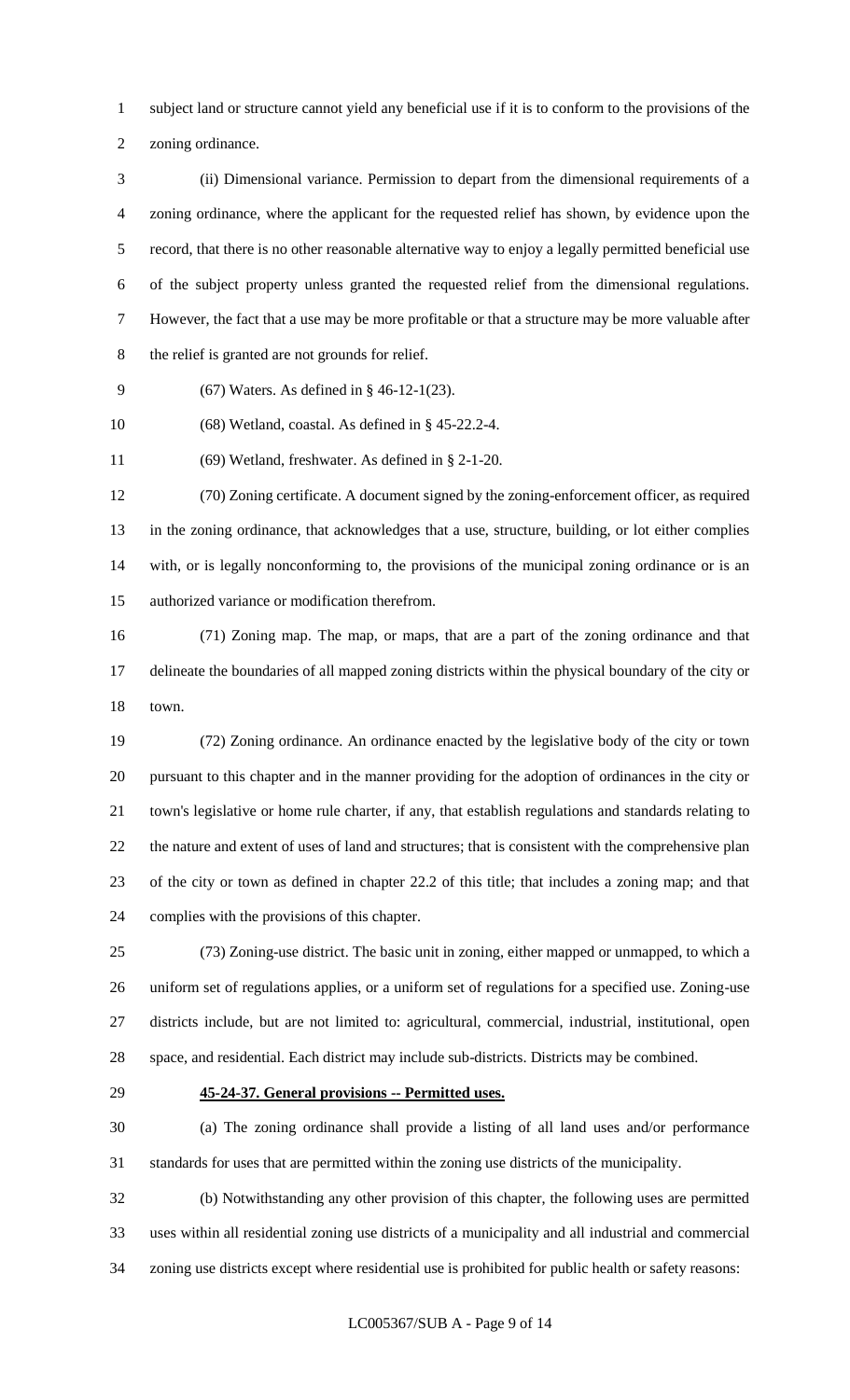- 1 (1) Households;
- 
- (2) Community residences; and
- (3) Family daycare homes.

 (c) Any time a building or other structure used for residential purposes, or a portion of a building containing residential units, is rendered uninhabitable by virtue of a casualty such as fire or flood, the owner of the property is allowed to park, temporarily, mobile and manufactured home, or homes, as the need may be, elsewhere upon the land, for use and occupancy of the former occupants for a period of up to twelve (12) months, or until the building or structure is rehabilitated and otherwise made fit for occupancy. The property owner, or a properly designated agent of the owner, is only allowed to cause the mobile and manufactured home, or homes, to remain temporarily upon the land by making timely application to the local building official for the purposes of obtaining the necessary permits to repair or rebuild the structure.

 (d) Notwithstanding any other provision of this chapter, appropriate access for people with disabilities to residential structures is allowed as a reasonable accommodation for any person(s) residing, or intending to reside, in the residential structure.

16 (e) Notwithstanding any other provision of this chapter, an accessory family dwelling unit 17 in an owner-occupied, single-family residence that complies with §§ 45-24-31 and 45-24-73 shall be permitted as a reasonable accommodation for family members with disabilities or who are sixty-19 two (62) years of age or older, or to accommodate other family members. The appearance of the 20 structure shall remain that of a single-family residence and there shall be an internal means of egress 21 between the principal unit and the accessory family dwelling unit. If possible, no additional exterior 22 entrances should be added. Where additional entrance is required, placement should generally be 23 in the rear or side of the structure. When the structure is serviced by an individual sewage disposal system, the applicant shall have the existing or any new system approved by the department of 25 environmental management. The zoning enforcement officer shall require that a declaration of the accessory family dwelling unit for the family member, or members, and its restrictions be recorded 27 in the land evidence records and filed with the zoning enforcement officer and the building official. 28 Once the family members with disabilities or who are sixty-two (62) years of age or older, or any 29 other family member, no longer reside(s) in the premises on a permanent basis, or the title is transferred, the property owner shall notify the zoning official in writing, and the accessory family dwelling unit shall no longer be permitted, unless there is a subsequent, valid application.

 (f) When used in this section the terms "people with disabilities" or "member, or members, with disabilities" means a person(s) who has a physical or mental impairment that substantially limits one or more major life activities, as defined in § 42-87-1(7).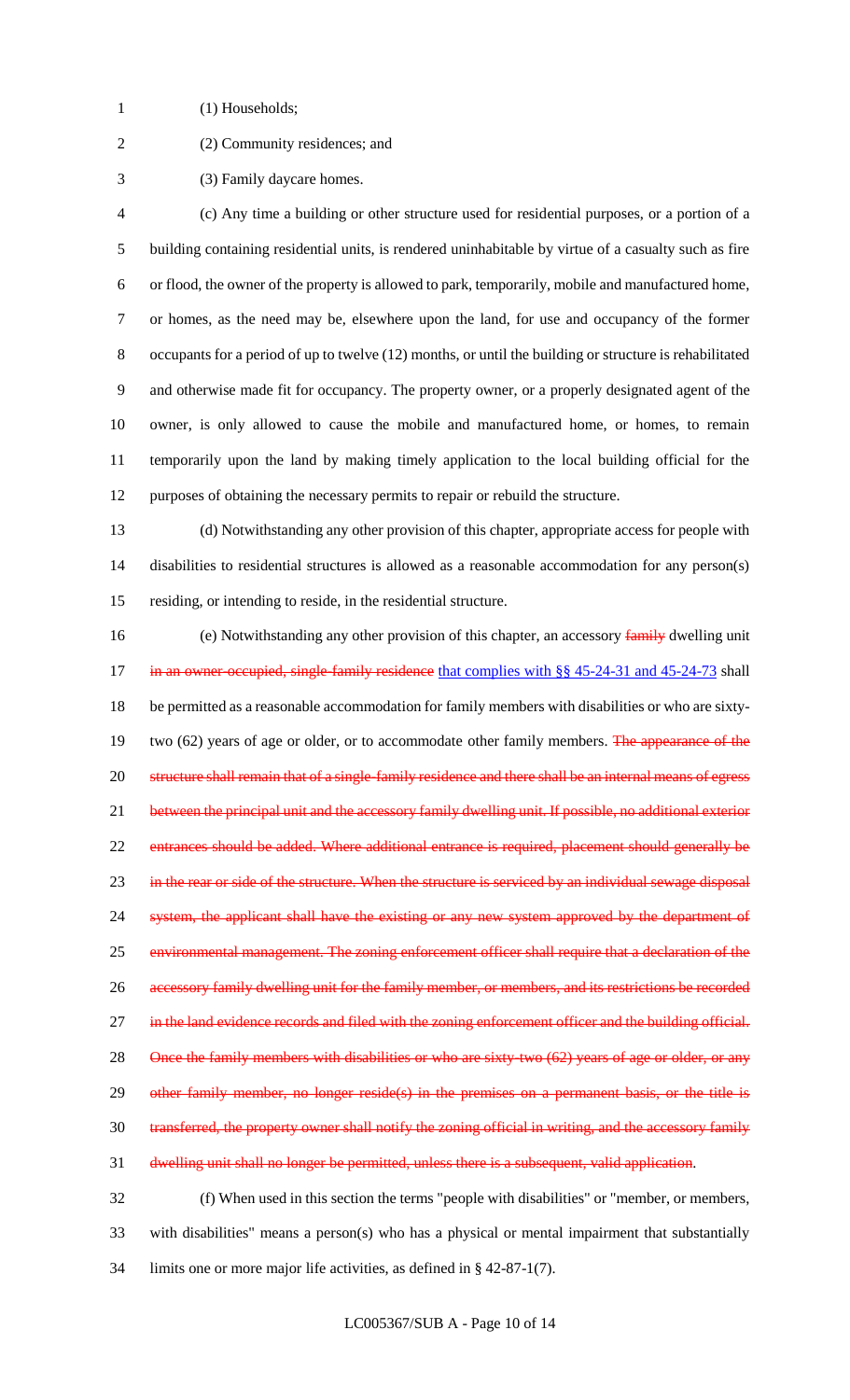(g) Notwithstanding any other provisions of this chapter, plant agriculture is a permitted use within all zoning districts of a municipality, including all industrial and commercial zoning districts, except where prohibited for public health or safety reasons or the protection of wildlife habitat. SECTION 2. Chapter 45-24 of the General Laws entitled "Zoning Ordinances" are hereby amended by adding thereto the following sections: **45-24-73. Consistent statewide treatment of accessory dwelling units required.** (a) Any municipality which chooses to permit accessory dwelling units (ADUs) within the municipality, shall not impose any excessive restrictions on accessory dwelling units (ADUs). 10 More specifically, a municipality which permits ADUs shall not: (1) Restrict tenants based on familial relationship or age unless such restriction is necessary 12 to comply with the terms of the federal subsidy related to affordability; 13 (2) Charge unique or unreasonable application fees for the creation of an ADU; 14 (3) Require infrastructure improvements, including, but not limited to, separate water or sewer service lines or expanded septic system capacity, provided, however, municipalities may 16 require modification required for compliance under state law or regulation; (4) Discriminate against populations protected under state and federal fair housing laws; 18 (5) Limit ADUs to owner-occupied properties; (6) Impose unreasonable dimensional requirements on ADUs that effectively preclude their 20 development or utilization; (7) Require a larger minimum lot size for a property with an ADU over that required for a 22 property without an ADU in the same zone; (8) Require more than one parking space beyond what is already required for the primary use; or (9) Limit ADUs to lots with pre-existing homes; provided, a municipality shall allow 26 ADUs as part of applications for new primary dwelling units or subdivisions. (b) To further enable the use of ADUs and to remove barriers to utilization, municipalities 28 may allow ADUs in primary or accessory structures that are lawfully established pre-existing non-29 conforming through a special use permit and not require a variance, notwithstanding any provision of this chapter to the contrary that would require a variance. (c) Private restrictions on ADUs imposed by condominium associations, homeowner associations, or similar residential property governing bodies, which conflict with the provisions of this section or the definition of an ADU as set forth in § 45-24-31, shall be void as against public policy. Provided, however, if ADU's are allowed by condominium association covenants,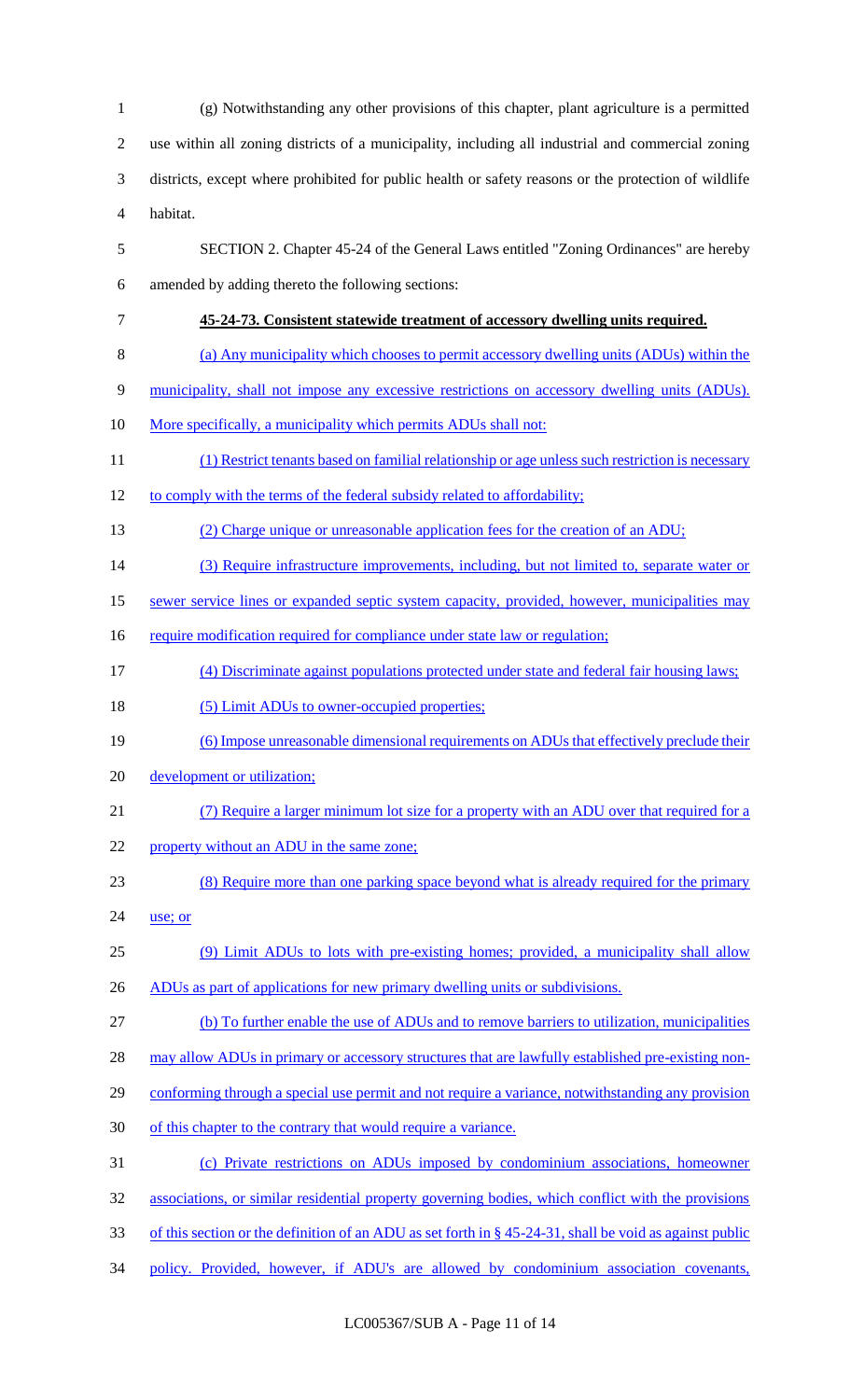1 homeowner association covenants, or similar residential property governing bodies, they shall be deemed in compliance with this subsection. (d) The development of ADUs shall not be restricted by any locally adopted ordinance or policy that places a limit or moratorium on the development of residential units in land zoned for residential use. **45-24-74. Additional zoning provisions for applications for accessory dwelling units.** (a) Applications for ADUs that are not part of a larger development proposal shall be reviewed through an administrative officer or development plan review process. They shall not, by themselves, be reviewed as minor land development, major land development, or special use 10 permits. 11 (b) ADUs shall be a permitted use in any residential district with a minimum lot size of twenty thousand square feet (20,000 sq. ft.) or more, and where the proposed ADU is located within 13 the existing footprint of the primary structure or existing secondary attached or detached structure 14 and does not expand the footprint of the structure. (c) Municipalities may utilize a unified development review process for any application 16 that includes ADUs, regardless of whether a city or town has opted into the current unified 17 development review statute. 18 (d) As part of the approval process, municipalities may exempt ADUs from all or part of 19 utility assessment and/or tie in fees. **45-24-75. Accessory dwelling units which may be counted towards low- and moderate-income housing.** (a) Accessory dwelling units may be counted towards meeting a municipality's affordable housing goals pursuant to chapter 53 of title 45, and may be counted towards the ten percent (10%) 24 of the year-round housing units reported in the census as required by § 45-53-4, if the tenant of the unit has a one year lease and the following conditions are met: (1) The ADU is occupied by a household whose income does not exceed eighty percent (80%) of the area median income (AMI), adjusted for family size, as determined and certified by 28 the selected approved monitoring agent; or (2) The ADU is leased to a household utilizing a publicly subsidized rental assistance voucher which limits income to no more than eighty percent (80%) of the AMI, evidence of which is provided to the selected approved monitoring agent; and (3) The cost of rent, heat, and utilities other than telephone, cable and internet, based on the number of the bedrooms in the unit does not exceed thirty percent (30%) of the gross annual household income for a household with eighty percent (80%) or less of area median income,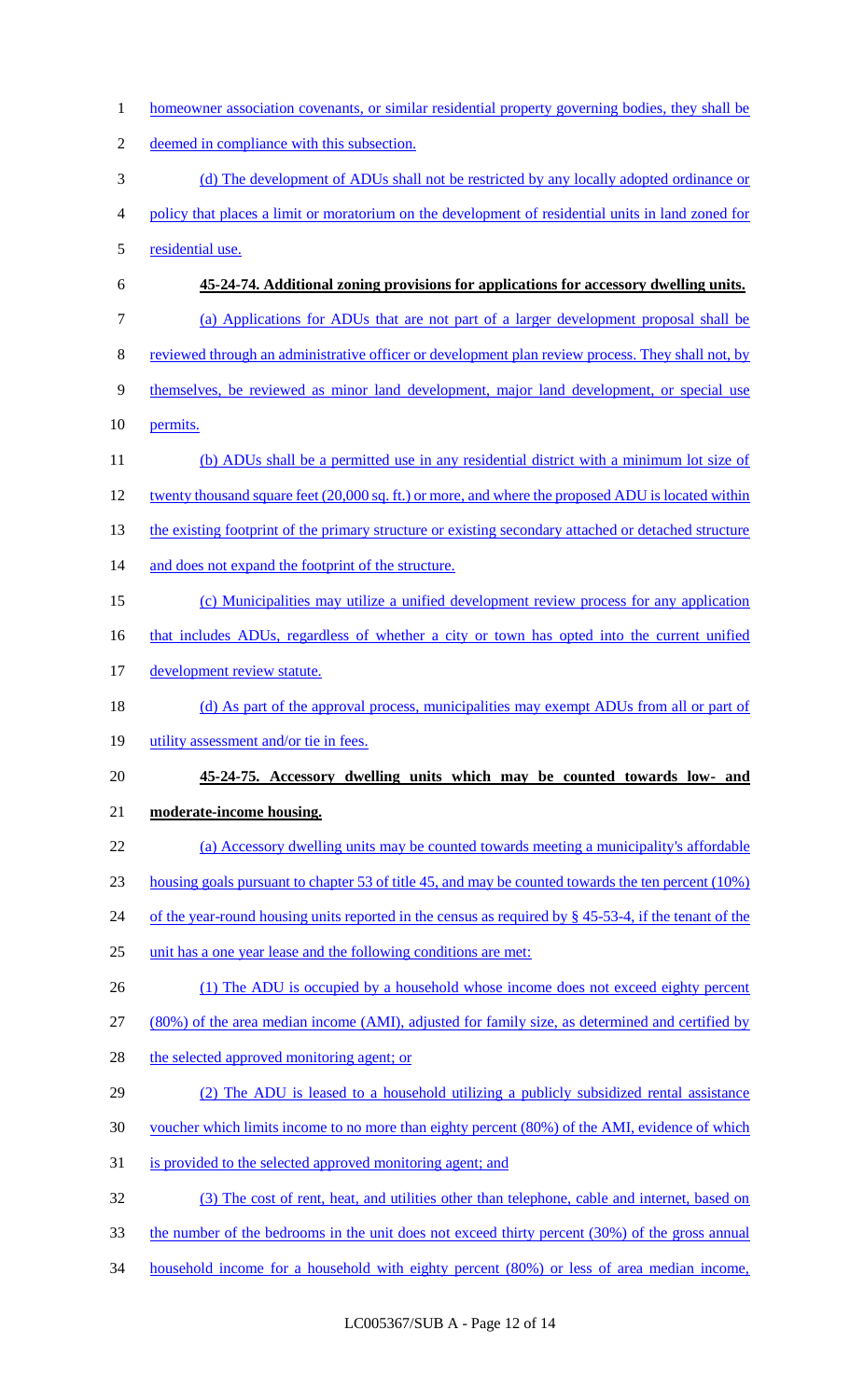1 adjusted for family size as certified by the selected approved monitoring agent. (b) Accessory dwelling units eligible to be counted toward a community's affordable housing goal under this section shall be counted as one-half (0.5) units each in every year for which documentation required to establish eligibility under subsection (a) of this section is provided annually to Rhode Island housing by the selected approved monitoring agent. (c) Notwithstanding subsection (a) of this section, an accessory dwelling unit may not be counted toward meeting a municipality's affordable housing goal if the tenant is a claimed dependent on another individual's most recent tax filing unless one or more of the following applies: (1) The claimed individual is an adult dependent receiving Supplemental Security Income (SSI) or Social Security Disability Income; or (2) The claimed individual has documentation from a licensed medical professional certifying to the claimed individual's disability status; or (3) The claimed individual is a person with a developmental disability as defined in § 40.1- 1-8.1. (d) ADUs serving eligible households as described in subsections (a) or (b) of this section 16 shall be included in the next annual count of low- and moderate-income units following submittal 17 of eligibility documentation to Rhode Island housing at one-half (0.5) units each. **45-24-76. Accessory dwelling units annual reporting.** (a) Each municipality within the state shall furnish to the division of statewide planning information on: (1) Any ordinances enacted related to accessory dwelling units, including those that 22 implement this section of law during the previous calendar year; (2) All accessory dwelling units permitted during each of the two (2) previous calendar 24 years; and (3) All accessory dwelling units issued a certificate of occupancy during each of the two (2) previous calendar years. (b) Municipalities shall provide the information in subsection (a) of this section annually 28 by February 1. Statewide planning shall produce an annual report of municipal activity related to accessory dwelling units, with the information identified in subsection (a) of this section on a statewide basis and disaggregated by municipality and shall provide a copy of the report to the speaker of the house, the president of the senate and the secretary of housing by March 1. SECTION 3. This act shall take effect upon passage.

========

========

LC005367/SUB A